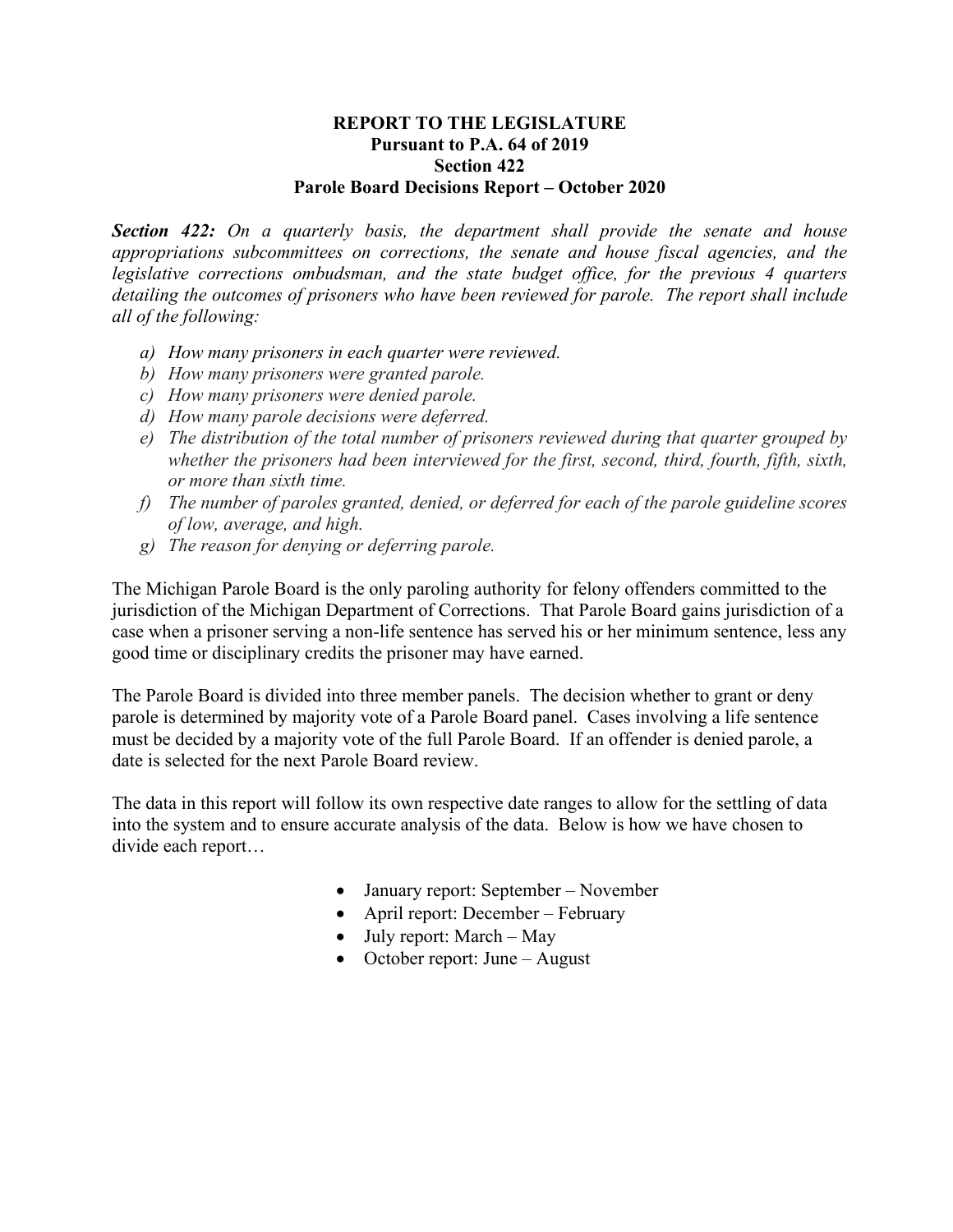Table 1 breaks down the total number of hearings that have been granted parole, denied parole and deferred. It also gives the distribution of the number of hearings grouped by whether the prisoners had been interviewed for the first, second, third, fourth, fifth, sixth or more than sixth time.

|                             |              |         |       |       | Table 1 – Hearing Number by Decision Type |                 |     |           |        |
|-----------------------------|--------------|---------|-------|-------|-------------------------------------------|-----------------|-----|-----------|--------|
|                             |              | Hearing |       |       |                                           |                 |     |           |        |
|                             |              |         |       |       |                                           |                 |     | More Than |        |
|                             |              | 1st     | 2nd   | 3rd   | 4th                                       | 5th             | 6th | 6th       | Total  |
| Sept '19 -<br><b>Nov'19</b> | Grant        | 1,469   | 435   | 139   | 56                                        | 28              | 23  | 35        | 2,185  |
|                             | Deny         | 268     | 210   | 104   | 63                                        | 35              | 29  | 37        | 746    |
|                             | Defer        | 1,216   | 99    | 61    | 33                                        | 26              | 4   | 14        | 1,453  |
|                             | <b>Total</b> | 2,953   | 744   | 304   | 152                                       | 89              | 56  | 86        | 4,384  |
| Dec '19 -                   | Grant        | 1,406   | 314   | 103   | 33                                        | 23              | 21  | 17        | 1,917  |
|                             | Deny         | 284     | 150   | 64    | 50                                        | 30 <sup>°</sup> | 23  | 27        | 628    |
| <b>Feb '20</b>              | Defer        | 1,273   | 82    | 40    | 18                                        | 7               | 7   | 15        | 1,442  |
|                             | <b>Total</b> | 2,963   | 546   | 207   | 101                                       | 60              | 51  | 59        | 3,987  |
|                             | Grant        | 1,919   | 725   | 260   | 98                                        | 41              | 21  | 36        | 3,100  |
| Mar '20 -<br><b>May '20</b> | Deny         | 305     | 312   | 187   | 103                                       | 63              | 38  | 84        | 1,092  |
|                             | Defer        | 1,085   | 119   | 82    | 34                                        | 27              | 19  | 38        | 1,404  |
|                             | <b>Total</b> | 3,309   | 1,156 | 529   | 235                                       | 131             | 78  | 158       | 5,596  |
| Jun '20 -<br>Aug '20        | Grant        | 1,264   | 316   | 151   | 60                                        | 38              | 17  | 27        | 1,873  |
|                             | Deny         | 359     | 237   | 132   | 73                                        | 48              | 36  | 57        | 942    |
|                             | Defer        | 821     | 76    | 40    | 23                                        | 8               | 7   | 14        | 989    |
|                             | Total        | 2,444   | 629   | 323   | 156                                       | 94              | 60  | 98        | 3,804  |
| Total                       | Grant        | 6,058   | 1,790 | 653   | 247                                       | 130             | 82  | 115       | 9,075  |
|                             | Deny         | 1,216   | 909   | 487   | 289                                       | 176             | 126 | 205       | 3,408  |
|                             | Defer        | 4,395   | 376   | 223   | 108                                       | 68              | 37  | 81        | 5,288  |
|                             | <b>Total</b> | 11,669  | 3,075 | 1,363 | 644                                       | 374             | 245 | 401       | 17,771 |

**Table 1 – Hearing Number by Decision Type**

The parole guidelines score is a numerical scoring system designed to assist in applying objective criteria to any decision made by the Parole Board. Information used in the calculation of the parole guideline score includes the prisoner's current offense, the prior criminal record, institutional conduct and program performance, age, mental health status and statistical risk.